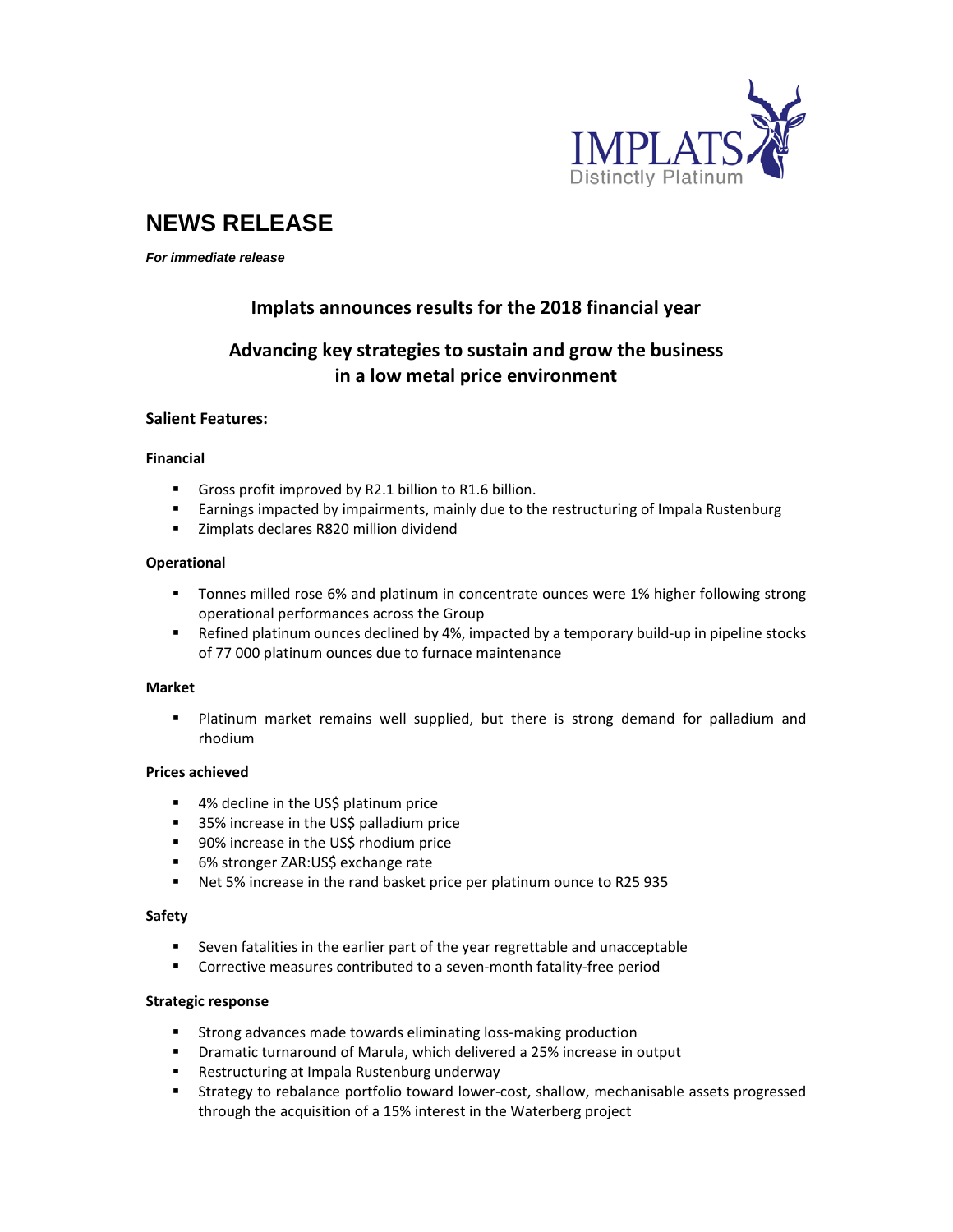*"Strategically, our objective to reduce exposure to high‐cost, deep‐level, conventional mining is moving forward following the changes being implemented at Impala Rustenburg, operational improvements at Marula, the acquisition of the Waterberg project and exciting new opportunities in Zimbabwe."*

#### *Nico Muller, Chief Executive Officer, Implats*

**Johannesburg, 13 September 2018** – The past year has been pivotal for Implats as it embraced and advanced key strategies to align with the Group's evolving geopolitical and macro‐economic landscape. Both jurisdictions in which the company operates have witnessed reassuring political changes, which will positively influence the industry and the Group's business interests in the future.

The Group achieved encouraging operational improvements over the past year. Tonnes milled rose 6% to 19.4 million compared to last year's 18.3‐million tonnes. Platinum ounces in concentrate were 1% higher at 1.57‐million platinum ounces (FY2017: 1.56 million). This was mainly due to improved operational performances from Impala, Marula, Mimosa and Impala Refining Services (IRS), while Zimplats and Two Rivers reported lower contributions as a result of fewer production days in the current period and grade challenges at Two Rivers.

Refined platinum production was, however, impacted by the 77 000‐platinum ounce temporary stock build-up at Impala Rustenburg, following furnace maintenance undertaken during the first half of the financial year and an electrical failure at the No. 5 furnace in February 2018.

Despite higher rand basket prices, revenue for the year declined by 3% to R35.9 billion (FY2017: R36.8 billion), impacted by lower sales volumes. The lower sales volumes, due to the build‐up in process stock, resulted in a negative variance of R3.4 billion. Overall, dollar metal prices were 12% higher year‐on‐year, resulting in a positive variance to the revenue of R4.7 billion but this was partially offset by a negative variance of R2.3 billion arising on a 6% stronger rand.

Cost of sales was well contained and reduced by 8% to R34.3 billion.

Gross profit improved by R2.1 billion to R1.6 billion (FY2017: loss of R529 million). Group unit costs on a stock‐adjusted basis were well managed, increasing marginally from R22 838 to R22 931 per platinum ounce as approximately R1.0 billion was realised from various cost‐saving initiatives.

The Group spent R4.6 billion (FY2017: R3.4 billion) on capital projects during the year, which is 34% higher than last year. This was largely due to higher spend on Impala Rustenburg's 16 and 20 Shafts and Zimplats' Mupani mine.

IRS maintained its significant cash generation to the Group, delivering more than R1 billion free cash.

### *For full details of the operational and financial performances of each individual operation, please consult the SENS on the company's website (www.implats.co.za)*

#### **Financial review**

Despite the Group's increase in gross profit, earnings for the year were adversely impacted by impairments of R13.6 billion, R13 billion relating to the impairments of assets at Impala Rustenburg following the outcome of the strategic review and R611 million relating to the Afplats assets due to lower forward looking price assumptions.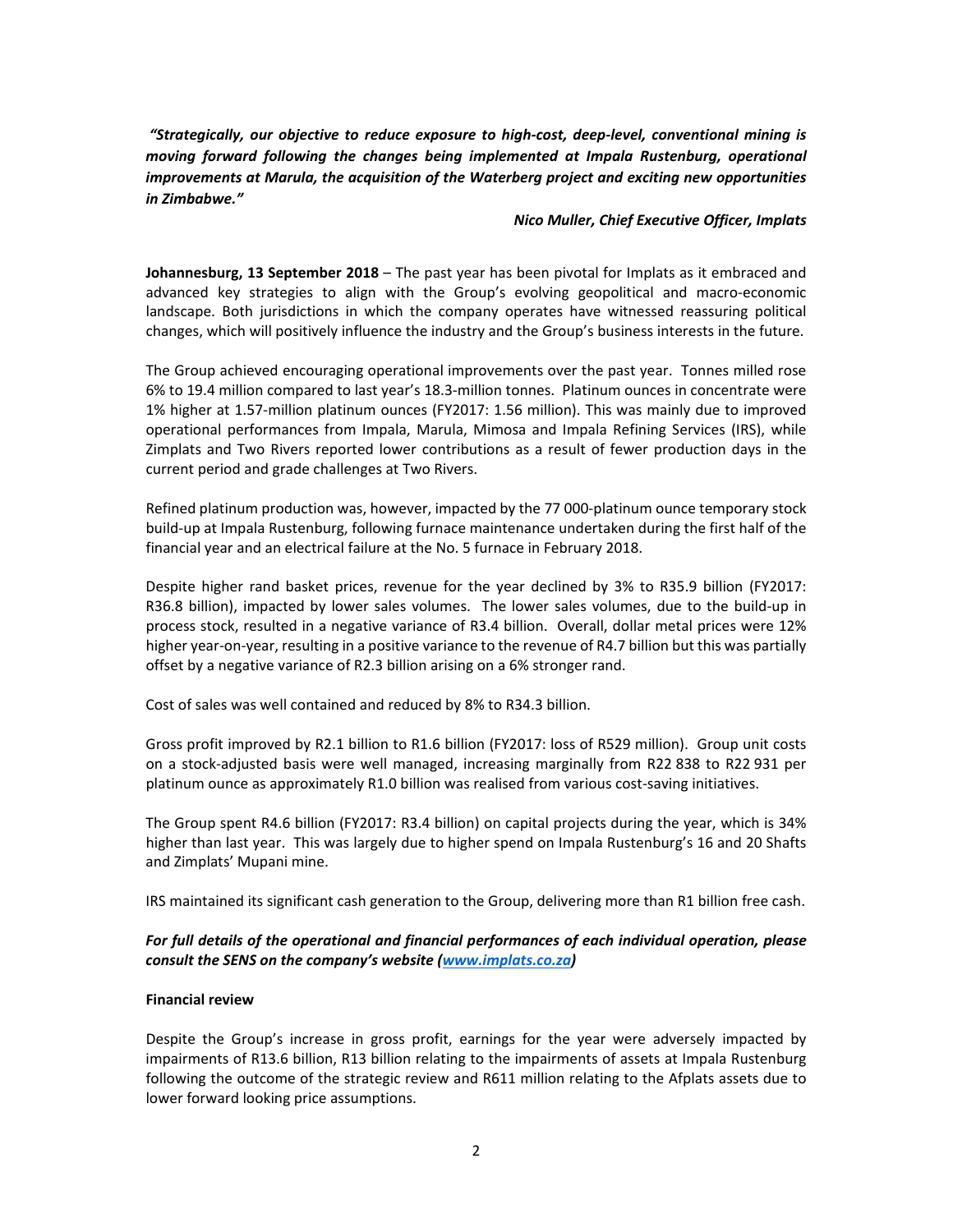The loss after tax increased by 33% to R10.8 billion from a loss of R8.1 billion in the previous year.

Free cash outflow for the year was R4.2 billion, as an additional R3.2 billion was locked up in working capital, largely due to the inventory build‐up of 77 000 ounces of platinum and associated metals. Impala Rustenburg used R6.6 billion of cash for funding of the additional inventory build‐up of R3.1 billion, separation costs and R2.8 billion of capital expenditure, of which R1.4 billion was focused on the new 16 and 20 Shafts.

At year end, the Group had adequate headroom of R6.2 billion, comprising gross cash on hand of R3.7 billion (FY2017: R7.8 billion) and R2.5 billion in unutilised bank debt facilities.

While Platinum Group Metals (PGM) rand basket pricing remains depressed, the increase in US dollar palladium and rhodium prices during the past year has been encouraging. Implats remains confident in the long-term fundamentals for PGM demand with future opportunities for palladium backsubstitution with platinum in the manufacture of catalytic converters. However, platinum price support in the near term is not expected and the Group has aligned company strategies accordingly.

#### **Priority focus areas**

The focus on the Group's strategic priorities has yielded some pleasing results:

- A much-improved safety performance during the second half of FY2018
- Higher output at most operations
- Strategic review at Impala Rustenburg completed and restructuring plan initiated
- A pleasing operational and financial turnaround at Marula
- Securing profitable, third-party PGM toll treatment through IRS by positioning the business within Impala where the processing assets are housed
- The release of ground at Zimplats and the conversion of the Special Mining Lease (SML) into two mining leases, enabling the asset to sustain and grow future financial returns
- Partial relief on the Zimbabwean export levies on unbeneficiated metal
- Acquisition of a 15% interest in the Waterberg development project to advance the Group strategy towards lower‐cost, shallow, mechanisable assets
- Recently declared dividend payment of R820 million from Zimplats

#### **Impala Rustenburg strategic restructuring plan underway**

The most significant step in the transformation of the Implats Group, however, was announced after year end when the findings and recommendations of the Impala Rustenburg strategic review were released. Taking account of the current operating environment and macro-economic realities, the outcome concluded that a radical and urgent transition into a leaner, more concentrated and profitable Rustenburg operation is critical to support the future success of the Group.

The implementation of the Impala Rustenburg plan will be phased over the next two years to ensure the transition occurs in a socially responsible manner. The key outcomes of the restructuring are expected to be concluded by the end of the 2021 financial year.

This plan is expected to deliver a safer and profitable Impala Rustenburg centred on its best assets, with higher quality, long-life ore bodies and lower operating costs and capital intensity. Importantly, it secures employment for 27 000 employees and surrounding communities can continue to participate in Implats' procurement, training and local economic development activities.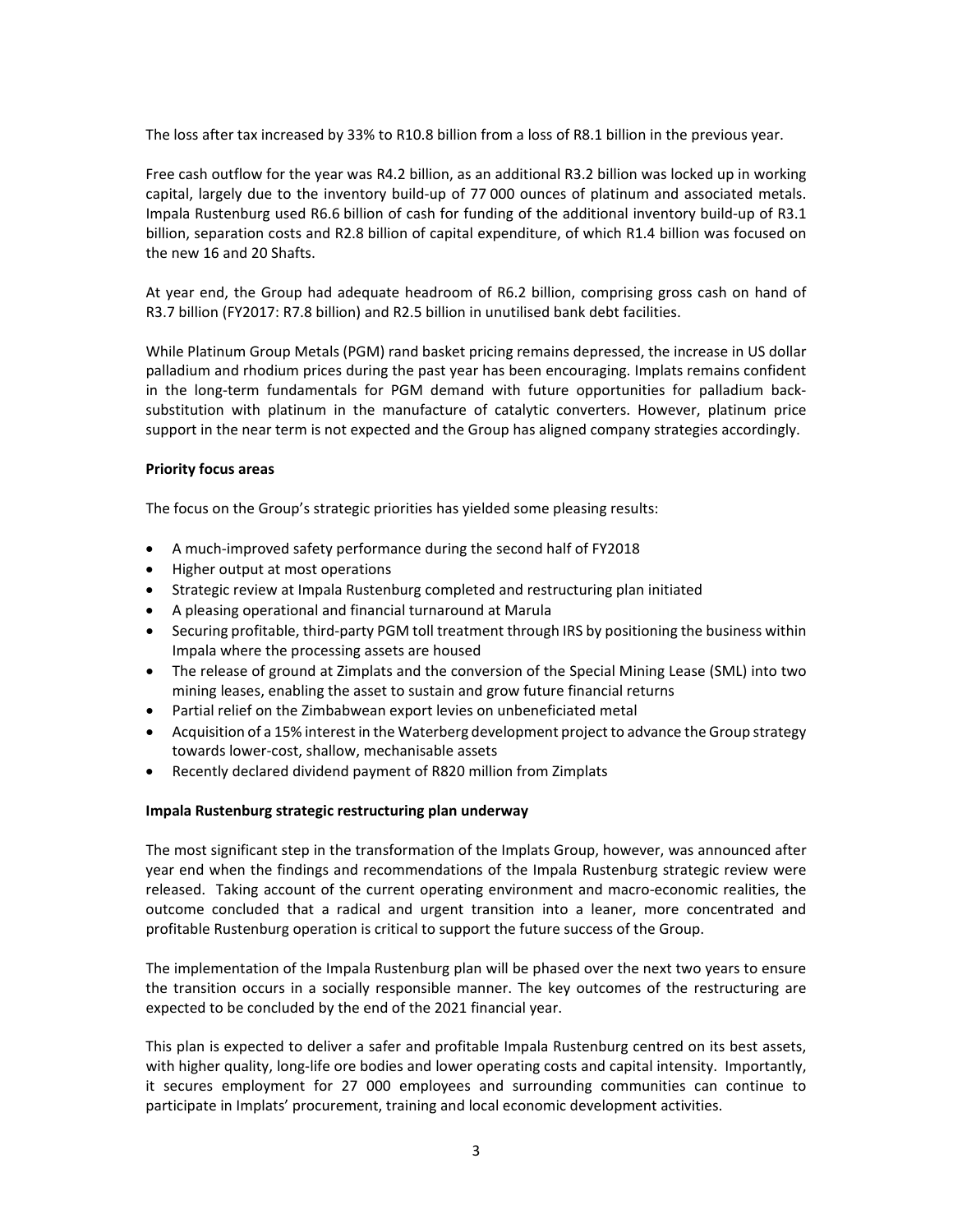#### **Safety**

The safety and health of employees remain a priority and it is with deep sadness and regret that the Group reported seven work‐related fatalities during the year, six at Impala Rustenburg and one at Marula. The Implats Board and management extend their sincere condolences to the families, colleagues and friends of the deceased and will continue to provide support to dependants where possible.

A renewed level of focus on safety resulted in a better performance during the second half of the year and the Group operated for seven months without a fatal accident, which is an Implats record.

Regrettably, a fatal accident, which remains the subject of an investigation, occurred at the Impala Rustenburg 16 Shaft after year end, in September 2018.

The continued effort and focus on improving safety conditions has resulted in a 6.3% improvement in the Group'slost‐time injury frequency rate (LTIFR) and a 9.2% improvement in the Group's total injury frequency rate (TIFR). At year end, 11 of Implats' 17 operations had achieved "millionaire" status, which is a million man‐hours or more without a fatality.

#### **Prospects and outlook**

The South African PGM industry continues to face unprecedented challenges and uncertainties. Consensus forecasts remain for softer platinum demand for at least the next three years, with the introduction of stricter heavy-duty diesel emission regulations and a recovering global economy presenting upside for platinum. The immediate fundamentals for both palladium and rhodium remain strong, largely due to expected growth in the global internal combustion engine automotive market and tighter emissions regulations.

Sustained lower metal prices and a weak rand have had a significant impact on the industry. It is imperative that Implats becomes viable at current PGM prices and it has, therefore, been bold in its actions to create and share value sustainably with all stakeholders in a lower platinum pricing environment. Recent rand weakness has resulted in material increases in the rand revenue basket and, if sustained, will significantly improve the financial performance of the Group.

Implats' focus in the short to medium term is to continue its strategic journey to transform into a PGM producer mining mechanised, low‐cost ore bodies with more appropriate metal mixes. This includes the determined and necessary repositioning of Impala Rustenburg to ensure the operation can contribute to the long-term success of the Group and its local communities. Prudent management of Implats' cash resources during the two-year restructuring process remains a key priority. The implementation of the strategic review will not only strengthen Impala Rustenburg's position in the prevailing price environment but will also significantly improve the strategic position of the Implats Group to sustainably deliver improved returns to all stakeholders in the medium to long term.

Longer-term, Implats' minority interest in the Waterberg project, with an option to acquire majority ownership, provides additional geographic and commodity diversity for the Group, away from deep, labour‐intensive, conventional operations.

Both South Africa and Zimbabwe have seen positive changes in political leadership, which have resulted in meaningful dialogue with the regulators. Signals of greater policy consistency have provided confidence in decision making, and opportunities for capital growth and expenditure plans.